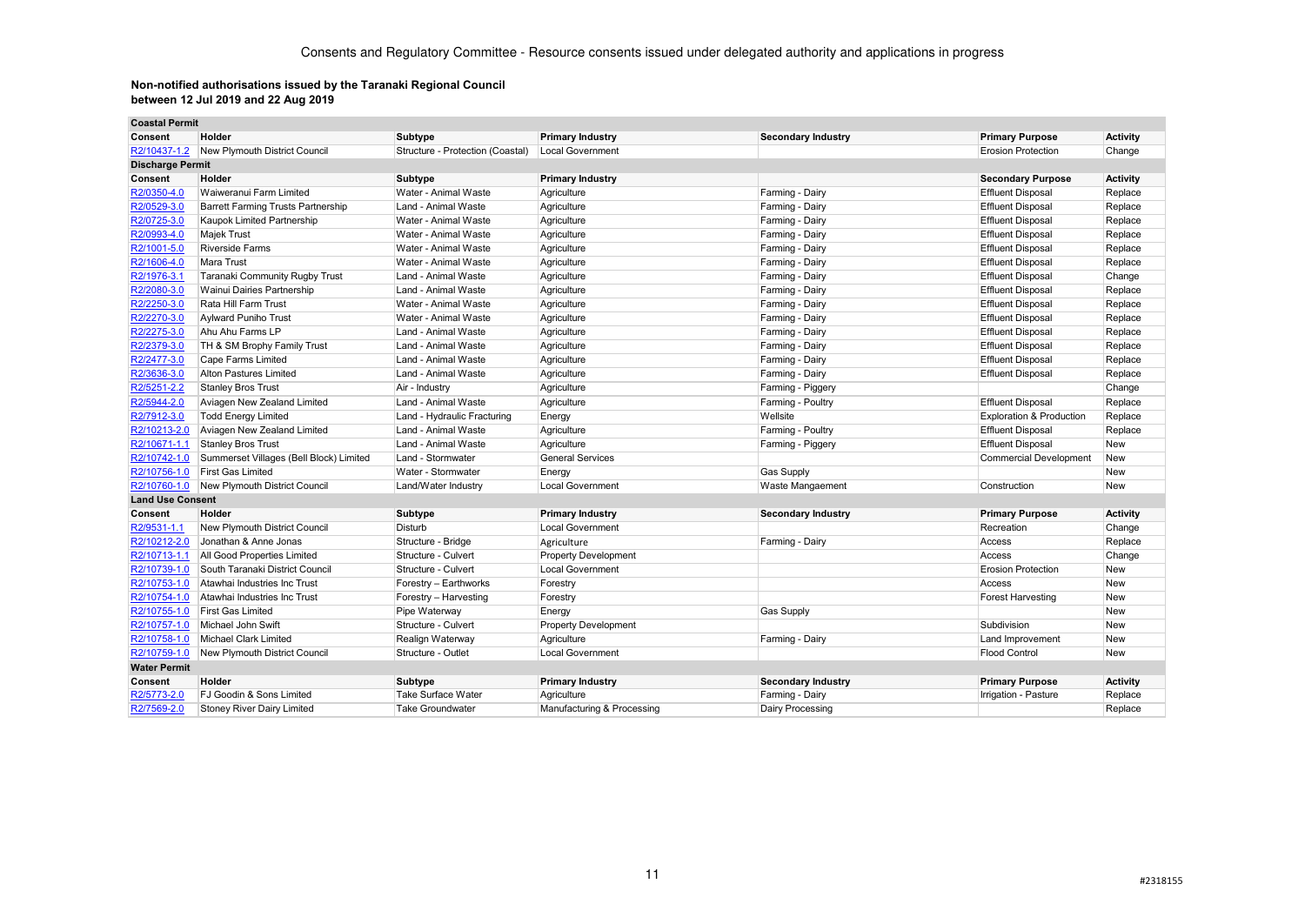**Contract Contract** 

| $R2/10757-1.0$                                                                                                                                             | Commencement Date: 12 Jul 2019                                             |
|------------------------------------------------------------------------------------------------------------------------------------------------------------|----------------------------------------------------------------------------|
| Michael John Swift                                                                                                                                         | Expiry Date: 01 Jun 2038                                                   |
| 216 Henwood Rd, New Plymouth                                                                                                                               | Review Dates: June 2026, June 2032<br><b>Activity Class: Discretionary</b> |
| Location: 216 Henwood Road, Bell Block                                                                                                                     | <b>Application Purpose: New</b>                                            |
| To replace and use a culvert in an unnamed tributary of the Mangaone Stream for access<br>purposes, including the associated disturbance of the stream bed |                                                                            |
| Rohe:                                                                                                                                                      |                                                                            |
| Te Atiawa (Statutory Acknowledgement)                                                                                                                      |                                                                            |
| <b>Engagement or consultation:</b>                                                                                                                         |                                                                            |
| Te Kotahitanga o Te Atiawa Trust                                                                                                                           | Comment on application received                                            |
| R2/10753-1.0                                                                                                                                               | Commencement Date: 16 Jul 2019                                             |
| Atawhai Industries Inc Trust                                                                                                                               | Expiry Date: 01 Jun 2021                                                   |
| PO Box 3013, Fitzroy, New Plymouth 4341                                                                                                                    | <b>Review Dates:</b><br><b>Activity Class: Restricted discretionary</b>    |
| Location: 27 Tupoki Road, Uruti                                                                                                                            | <b>Application Purpose: New</b>                                            |
| To undertake earthworks relating to harvesting a plantation forestry                                                                                       |                                                                            |
| Rohe:                                                                                                                                                      |                                                                            |
| Ngati Mutunga (Statutory Acknowledgement)                                                                                                                  |                                                                            |
| <b>Engagement or consultation:</b>                                                                                                                         |                                                                            |
|                                                                                                                                                            |                                                                            |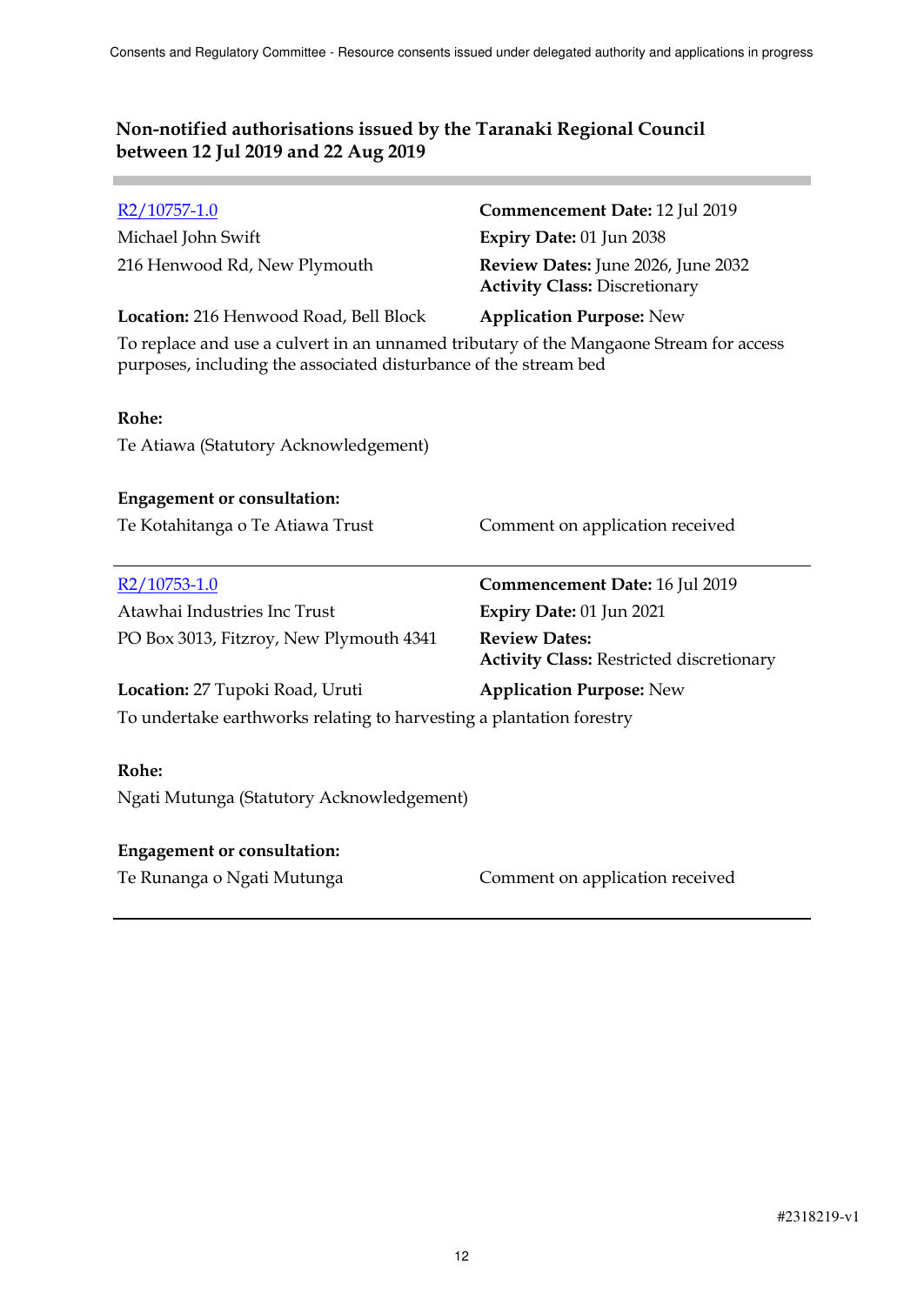| R2/10754-1.0                                                                                                                | Commencement Date: 16 Jul 2019                                             |
|-----------------------------------------------------------------------------------------------------------------------------|----------------------------------------------------------------------------|
| Atawhai Industries Inc Trust                                                                                                | Expiry Date: 01 Jun 2021                                                   |
| PO Box 3013, Fitzroy, New Plymouth 4341                                                                                     | <b>Review Dates:</b><br><b>Activity Class: Controlled</b>                  |
| Location: 27 Tupoki Road, Uruti                                                                                             | <b>Application Purpose: New</b>                                            |
| To harvest a plantation forest                                                                                              |                                                                            |
|                                                                                                                             |                                                                            |
| Rohe:                                                                                                                       |                                                                            |
| Ngati Mutunga (Statutory Acknowledgement)                                                                                   |                                                                            |
| <b>Engagement or consultation:</b>                                                                                          |                                                                            |
| Te Runanga o Ngati Mutunga                                                                                                  | Comment on application received                                            |
|                                                                                                                             |                                                                            |
| R <sub>2</sub> /10758-1.0                                                                                                   | Commencement Date: 17 Jul 2019                                             |
| Michael Clark Limited                                                                                                       | Expiry Date: 01 Jun 2035                                                   |
| 1324 Manaia Road, RD 29, Hawera 4679                                                                                        | Review Dates: June 2023, June 2029<br><b>Activity Class: Discretionary</b> |
| Location: 1332 Manaia Road, Kaponga                                                                                         | <b>Application Purpose: New</b>                                            |
| To realign a section of the Waiokura Stream, including associated reclamation, damming<br>and use of fish passage structure |                                                                            |
| Rohe:                                                                                                                       |                                                                            |
| Ngaruahine (Statutory Acknowledgement)                                                                                      |                                                                            |
|                                                                                                                             |                                                                            |
| <b>Engagement or consultation:</b>                                                                                          |                                                                            |
| Te Korowai O Ngaruahine Trust                                                                                               | Comment on application received                                            |
| $R2/3636-3.0$                                                                                                               | <b>Commencement Date: 17 Jul 2019</b>                                      |
| <b>Alton Pastures Limited</b>                                                                                               | Expiry Date: 01 Dec 2046                                                   |
| C/- Aaron & Kate Murdoch, 648 Ball Road, RD Review Dates: June 2028, June 2034,                                             |                                                                            |
| 2, Patea 4598                                                                                                               | June 2040                                                                  |
|                                                                                                                             | <b>Activity Class: Controlled</b>                                          |
| <b>Location:</b> 620 Ball Road, Alton                                                                                       | <b>Application Purpose: Replace</b>                                        |
| To discharge farm dairy effluent onto land                                                                                  |                                                                            |
| Rohe:                                                                                                                       |                                                                            |
|                                                                                                                             |                                                                            |

Ngati Ruanui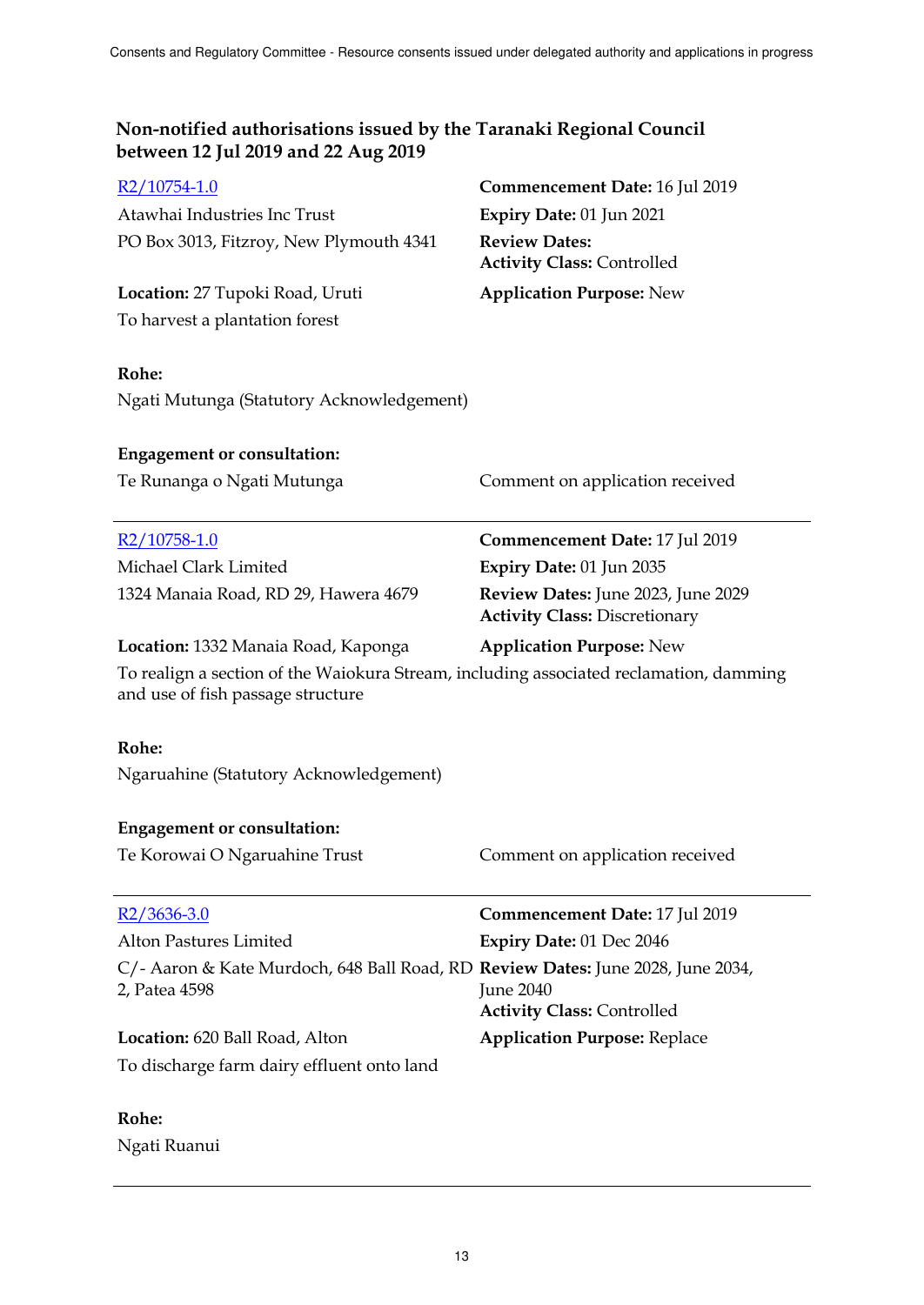Jonathan & Anne Jonas **Expiry Date:** 01 Jun 2033 2386 Tarata Road, RD 7, Inglewood 4387 **Review Dates:** June 2021, June 2027

R2/10212-2.0 **Commencement Date:** 18 Jul 2019 **Activity Class:** Discretionary

## **Location:** 2386 Tarata Road, Inglewood **Application Purpose:** Replace To use a bridge over the Taramoukou Stream for access purposes

## **Rohe:**

Ngati Maru Ngati Mutunga

Stoney River Dairy Limited **Expiry Date:** 01 Jun 2037

**Location:** 2457 South Road, Okato **Application Purpose:** Replace

To take and use groundwater for dairy factory purposes

## **Rohe:**

Taranaki (Statutory Acknowledgement)

## **Engagement or consultation:**

Te Kahui o Taranaki Trust **Provided with application** 

R2/7569-2.0 **Commencement Date:** 18 Jul 2019 2457 South Road, Okato 4335 **Review Dates:** June 2025, June 2031 **Activity Class:** Discretionary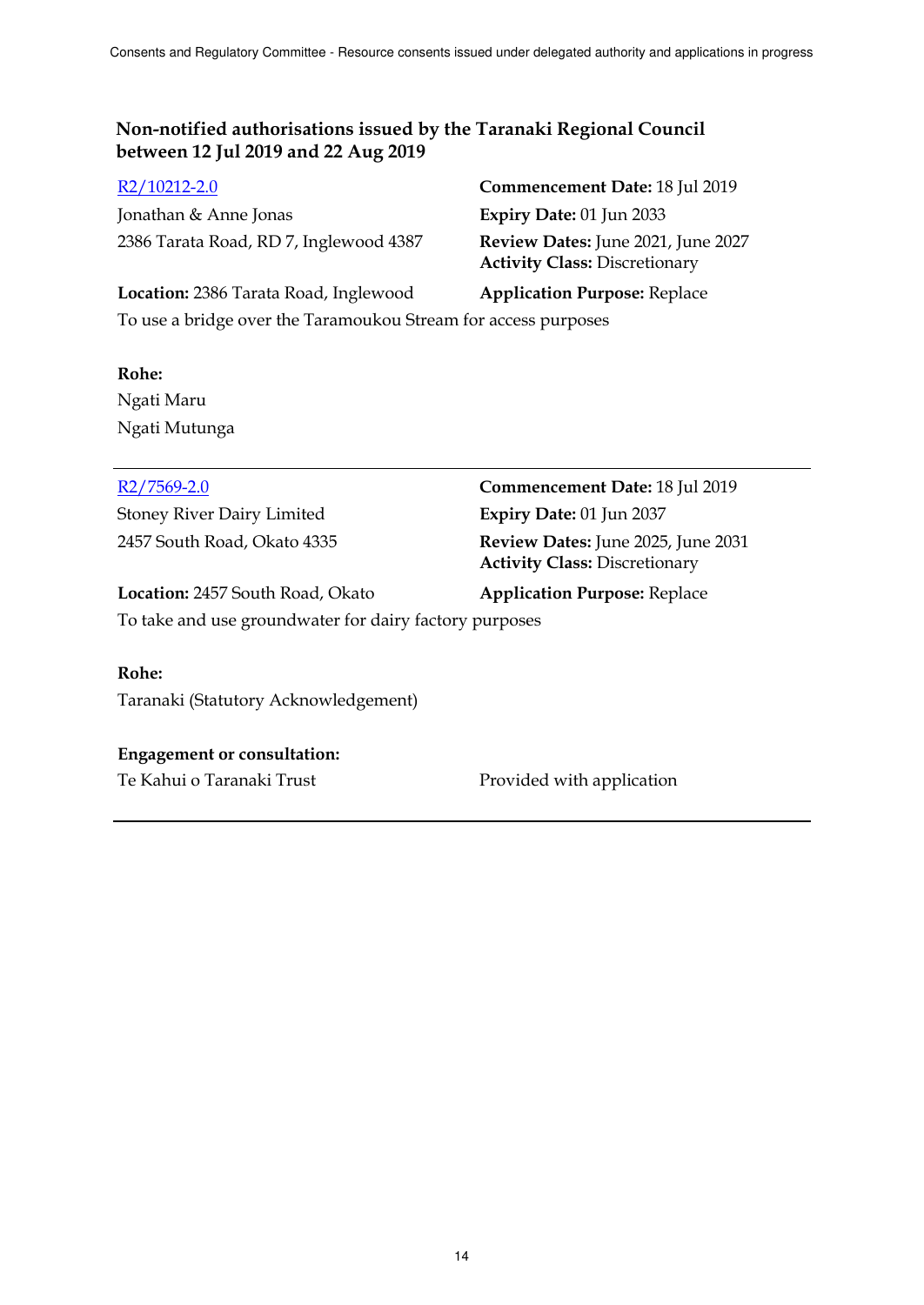| $R2/0725-3.0$                                                                                                                              | Commencement Date: 22 Jul 2019                                                               |
|--------------------------------------------------------------------------------------------------------------------------------------------|----------------------------------------------------------------------------------------------|
| Kaupok Limited Partnership                                                                                                                 | Expiry Date: 01 Dec 2047                                                                     |
| 3468 Main South Road, RD 32, Opunake 4682                                                                                                  | Review Dates: June 2029, June 2035,<br><b>June 2041</b><br><b>Activity Class: Controlled</b> |
| Location: 400 Manaia Road, Manaia                                                                                                          | <b>Application Purpose: Replace</b>                                                          |
| To discharge farm dairy effluent onto land, and until 1 June 2021 after treatment in an<br>oxidation pond system, into the Motumate Stream |                                                                                              |
| Rohe:                                                                                                                                      |                                                                                              |
| Ngaruahine (Statutory Acknowledgement)                                                                                                     |                                                                                              |
| <b>Engagement or consultation:</b>                                                                                                         |                                                                                              |
| Te Korowai O Ngaruahine Trust                                                                                                              | Comment on application received                                                              |
|                                                                                                                                            |                                                                                              |
| R <sub>2</sub> /2379-3.0                                                                                                                   | Commencement Date: 22 Jul 2019                                                               |
| TH & SM Brophy Family Trust                                                                                                                | Expiry Date: 01 Dec 2043                                                                     |
| 90 Saunders Road, RD 37, New Plymouth 4381 Review Dates: June 2025, June 2031,                                                             | <b>June 2037</b>                                                                             |
|                                                                                                                                            | <b>Activity Class: Controlled</b>                                                            |
| Location: 90 Saunders Road, Okato<br>To discharge farm dairy effluent onto land                                                            | <b>Application Purpose: Replace</b>                                                          |
| Rohe:                                                                                                                                      |                                                                                              |
| Taranaki (Statutory Acknowledgement)                                                                                                       |                                                                                              |
| <b>Engagement or consultation:</b>                                                                                                         |                                                                                              |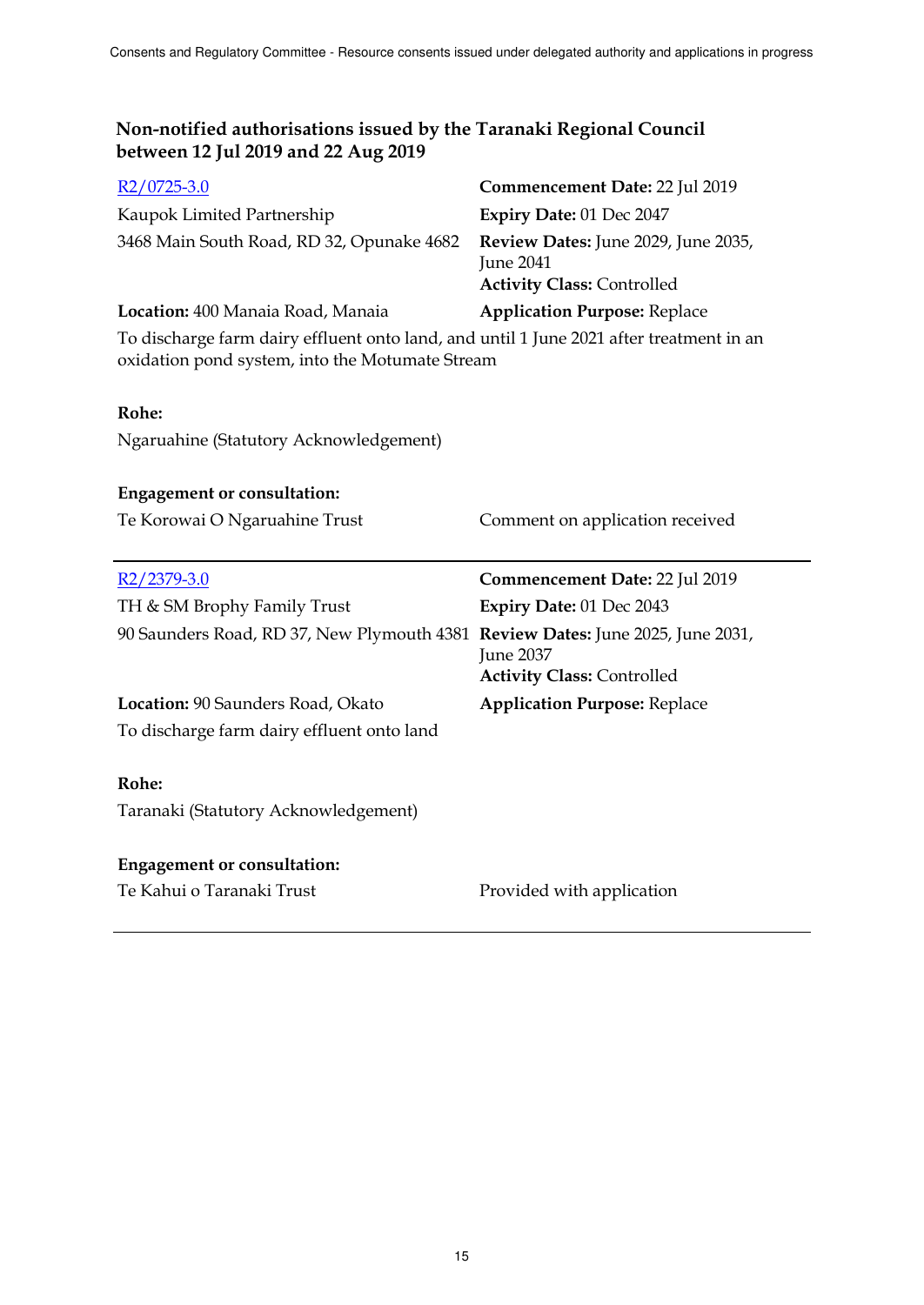| $R2/2275-3.0$                                                   | Commencement Date: 22 Jul 2019                                                        |
|-----------------------------------------------------------------|---------------------------------------------------------------------------------------|
| Ahu Ahu Farms LP                                                | Expiry Date: 01 Dec 2043                                                              |
| C/- Peter Moffitt, 1377B South Road, RD 4,<br>New Plymouth 4374 | Review Dates: June 2025, June 2031,<br>June 2037<br><b>Activity Class: Controlled</b> |
| Location: 87 Lower Ahu Ahu Road, Kaitake                        | <b>Application Purpose: Replace</b>                                                   |
| To discharge farm dairy effluent onto land                      |                                                                                       |
| Rohe:                                                           |                                                                                       |
| Taranaki (Statutory Acknowledgement)                            |                                                                                       |
| <b>Engagement or consultation:</b>                              |                                                                                       |
| Te Kahui o Taranaki Trust                                       | Provided with application                                                             |
|                                                                 |                                                                                       |
| $R2/10713-1.1$                                                  | Commencement Date: 30 Jul 2019                                                        |
| All Good Properties Limited                                     | Expiry Date: 01 Jun 2038                                                              |
| PO Box 35, Inglewood 4347                                       | Review Dates: June 2026, June 2032<br><b>Activity Class: Discretionary</b>            |
| Location: 52 Miro Street, Inglewood                             | <b>Application Purpose: Change</b>                                                    |
|                                                                 |                                                                                       |

Change of consent conditions to extend the length of the culvert and to undertake works on the associated rock walls

## **Rohe:**

Te Atiawa (Statutory Acknowledgement)

#### **Engagement or consultation:**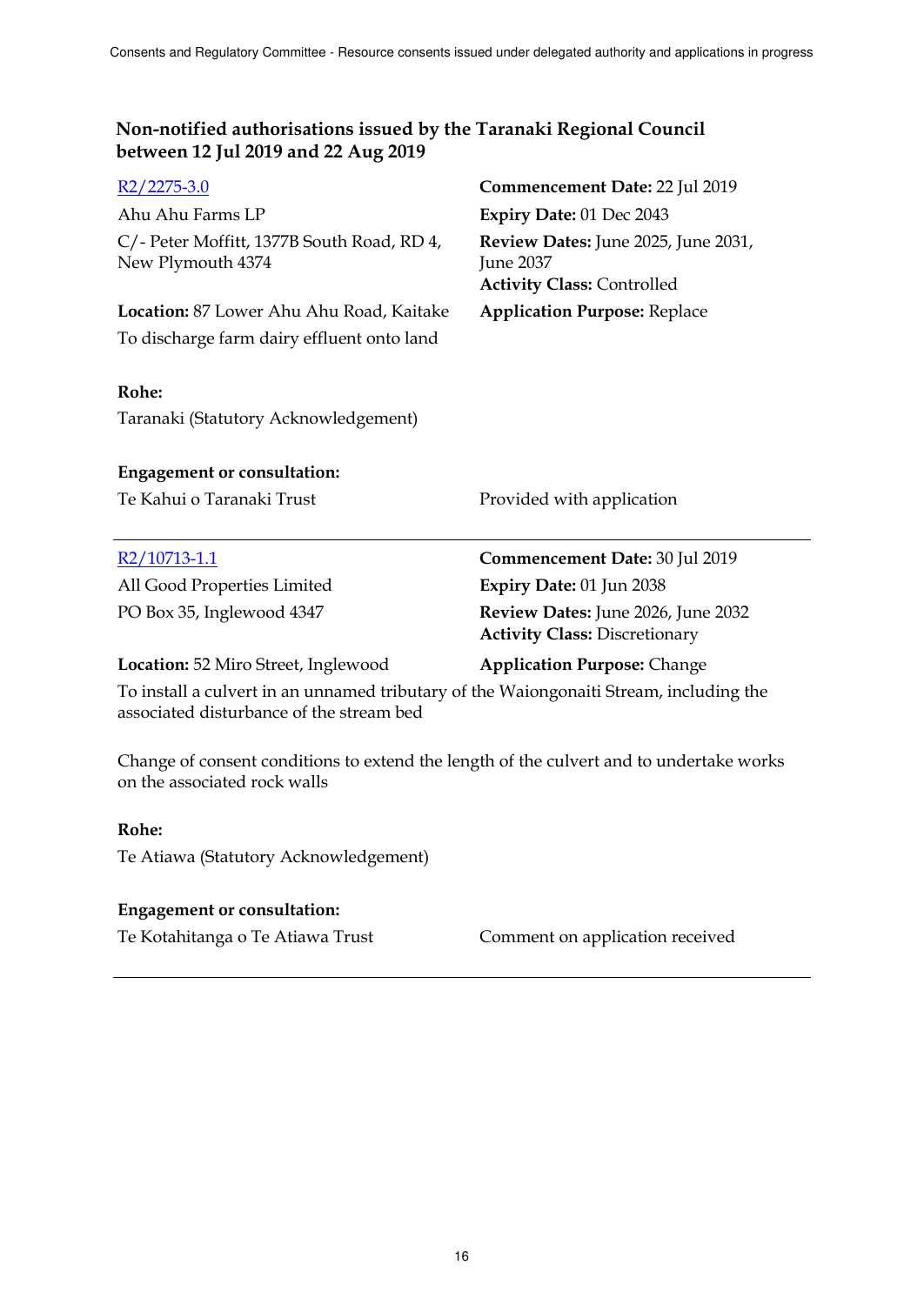| $R2/5773-2.0$                                                                                          | Commencement Date: 30 Jul 2019                               |
|--------------------------------------------------------------------------------------------------------|--------------------------------------------------------------|
| FJ Goodin & Sons Limited                                                                               | Expiry Date: 01 Jun 2037                                     |
| Frank & Shirley Goodin, 404 Kaihihi Road, RD Review Dates: June 2022 and at 3-yearly<br>37, Okato 4381 | intervals thereafter<br><b>Activity Class: Discretionary</b> |
| Location: 404 Kaihihi Road, Okato                                                                      | <b>Application Purpose: Replace</b>                          |

To divert water from the Kaihihi Stream into an adjacent excavated pond and to take water from the pond for pasture irrigation purposes

## **Rohe:**

Taranaki (Statutory Acknowledgement)

#### **Engagement or consultation:**

| Coastal Country Farms Limited | Written approval provided      |
|-------------------------------|--------------------------------|
| Fish & Game New Zealand       | Agreed with Consent conditions |
| Fish & Game New Zealand       | Consulted by applicant         |
| Kaihihi Trust                 | Written approval provided      |
| Mara Trust                    | Written approval provided      |
| New Plymouth District Council | Written approval provided      |
| Te Kahui o Taranaki Trust     | Agreed with Consent conditions |
| Te Kahui o Taranaki Trust     | Consulted by applicant         |
|                               |                                |

| R2/10739-1.0                                                                                        | Commencement Date: 31 Jul 2019       |
|-----------------------------------------------------------------------------------------------------|--------------------------------------|
| South Taranaki District Council                                                                     | Expiry Date: 01 Jun 2036             |
| Chief Executive, Private Bag 902, Hawera 4640 Review Dates: June 2024, June 2030                    | <b>Activity Class: Discretionary</b> |
| <b>Location: 49 Fox Street, Opunake</b>                                                             | <b>Application Purpose: New</b>      |
| To install a culvert in an unnamed tributary of the Hihiwera Stream for erosion control<br>purposes |                                      |

## **Rohe:**

Taranaki (Statutory Acknowledgement)

# **Engagement or consultation:**

| Allan Hurry Fake          | Consulted by applicant    |
|---------------------------|---------------------------|
| Emma Lellman              | Consulted by applicant    |
| Te Kahui o Taranaki Trust | Provided with application |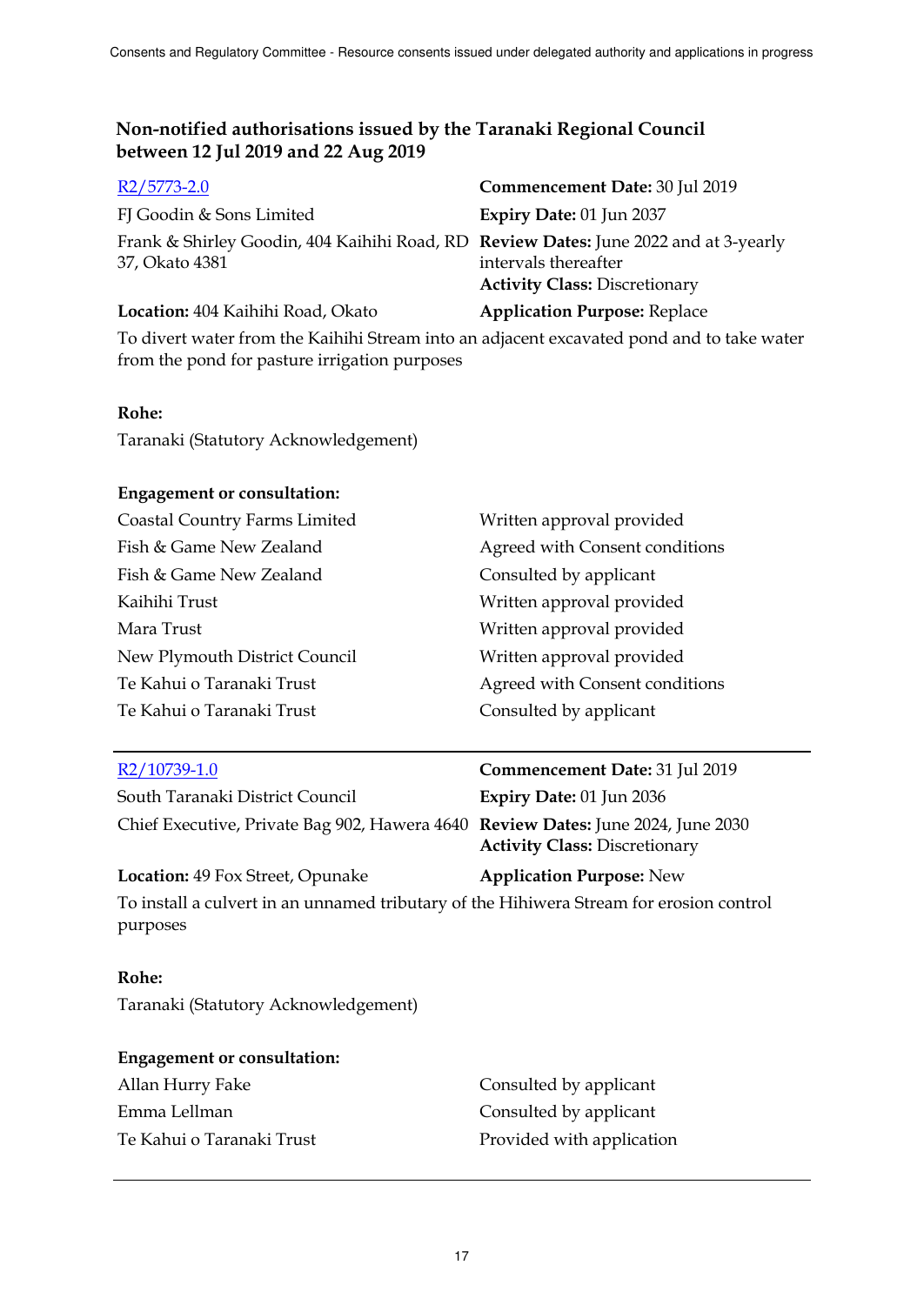Summerset Villages (Bell Block) Limited **Expiry Date:** 01 Jun 2024 PO Box 5187, Wellington 6140 **Review Dates:** 

R2/10742-1.0 **Commencement Date:** 01 Aug 2019 **Activity Class:** Controlled

## **Location:** 56 Pohutukawa Place, Bell Block **Application Purpose:** New

To discharge stormwater and sediment from earthworks associated with the development of a retirement village onto and into land

## **Rohe:**

Te Atiawa (Statutory Acknowledgement)

| <b>Engagement or consultation:</b> |                                 |
|------------------------------------|---------------------------------|
| Ngati Tawhirikura Hapu             | Consulted by applicant          |
| PKW Farms LP                       | Written approval provided       |
| Puketapu Hapu                      | Consulted by applicant          |
| Te Kotahitanga o Te Atiawa Trust   | Consulted by applicant          |
| Te Kotahitanga o Te Atiawa Trust   | Comment on application received |
| Warren & Claire Bolton             | Consulted by applicant          |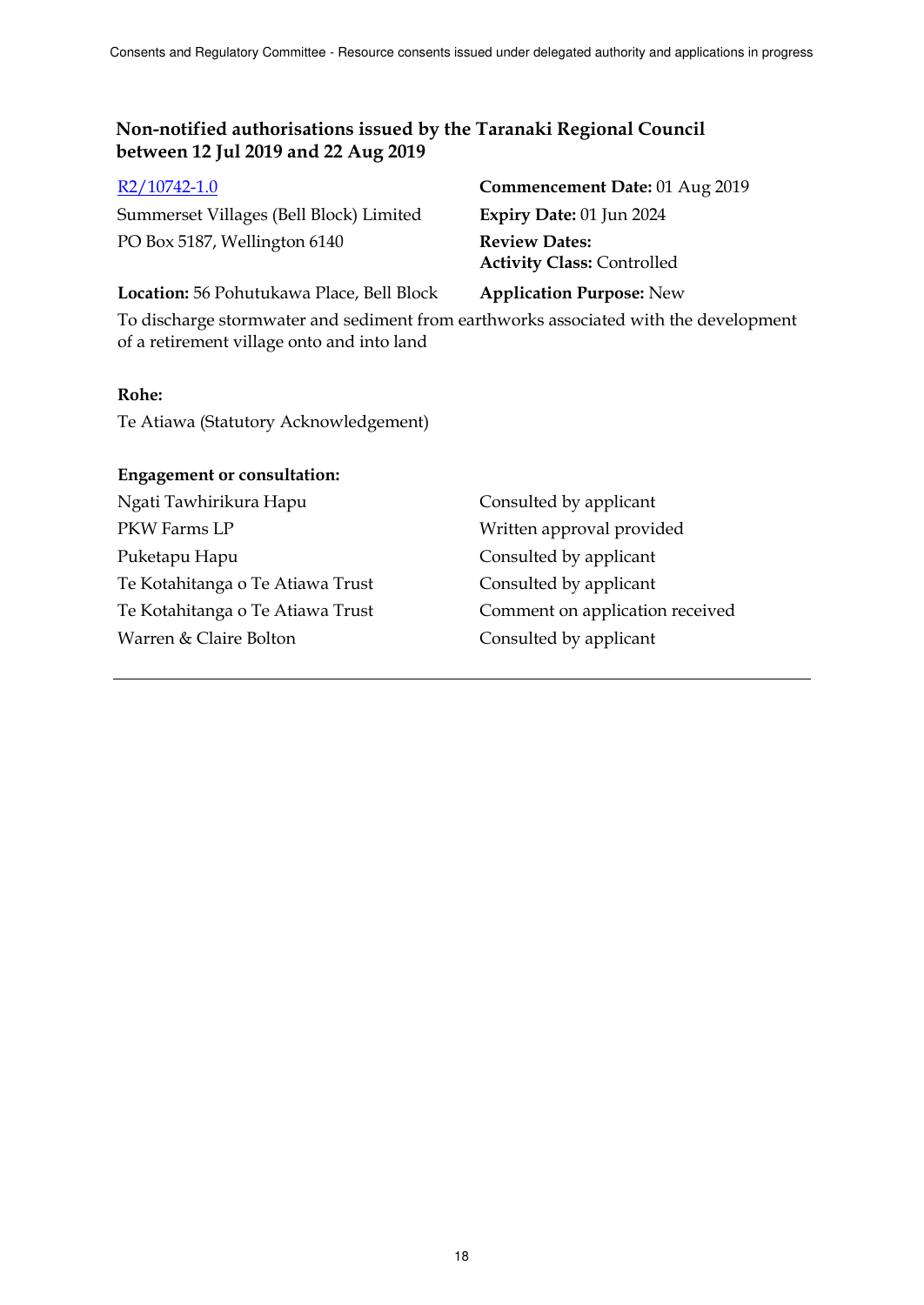| $R2/5251-2.2$                                                           | Commencement Date: 06 Aug 2019                                         |
|-------------------------------------------------------------------------|------------------------------------------------------------------------|
| <b>Stanley Bros Trust</b>                                               | Expiry Date: 01 Jun 2030                                               |
| Ronald Stanley & Noel Stanley, 4789A South<br>Road, RD 31, Opunake 4681 | <b>Review Dates:</b> June 2024<br><b>Activity Class: Discretionary</b> |
| Location: 24 Arawhata Road, Opunake                                     | <b>Application Purpose: Change</b>                                     |

To discharge emissions into the air from a pig farming operation and associated practices including effluent treatment and other waste management activities

Change conditions of consent to increase the number of pigs at the site

#### **Rohe:**

Taranaki (Statutory Acknowledgement)

## **Engagement or consultation:**

| Written approval provided       |
|---------------------------------|
| Written approval provided       |
| Written approval provided       |
| Written approval provided       |
| Comment on application received |
| Written approval provided       |
|                                 |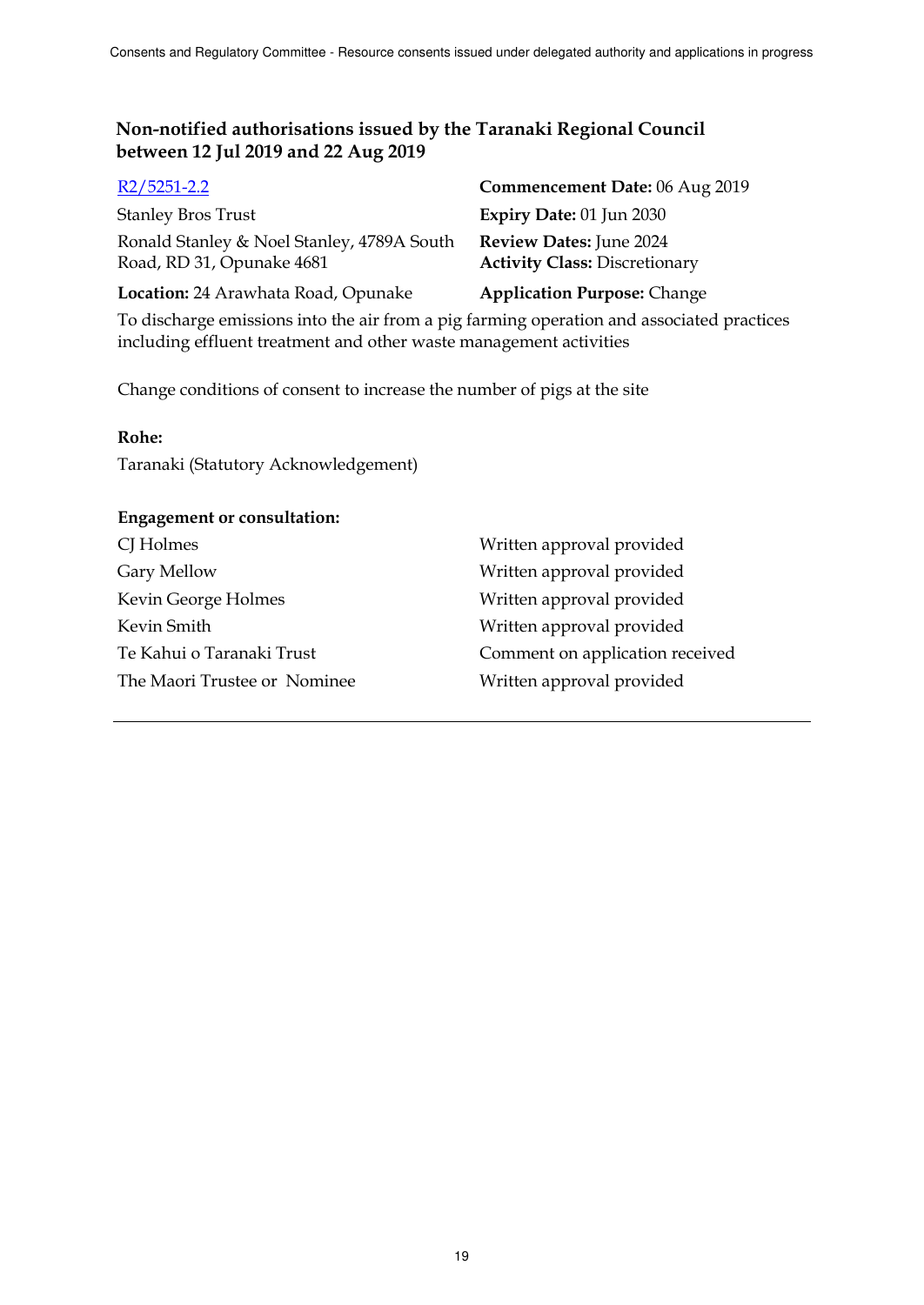Ronald Stanley & Noel Stanley, 4789A South Road, RD 31, Opunake 4681

R2/10671-1.1 **Commencement Date:** 06 Aug 2019 Stanley Bros Trust **Expiry Date:** 01 Jun 2030 **Review Dates:** June 2021, June 2024, June 2027 **Activity Class:** Discretionary **Location:** 24 Arawhata Road, Opunake **Application Purpose:** New

To discharge piggery effluent onto land by spray irrigation

## **Rohe:**

Taranaki (Statutory Acknowledgement)

| <b>Engagement or consultation:</b> |                           |
|------------------------------------|---------------------------|
| CJ Holmes                          | Written approval provided |
| Gary Mellow                        | Written approval provided |
| Kevin George Holmes                | Written approval provided |
| Kevin Smith                        | Written approval provided |
| Te Kahui o Taranaki Trust          | Provided with application |
| The Maori Trustee or Nominee       | Written approval provided |
|                                    |                           |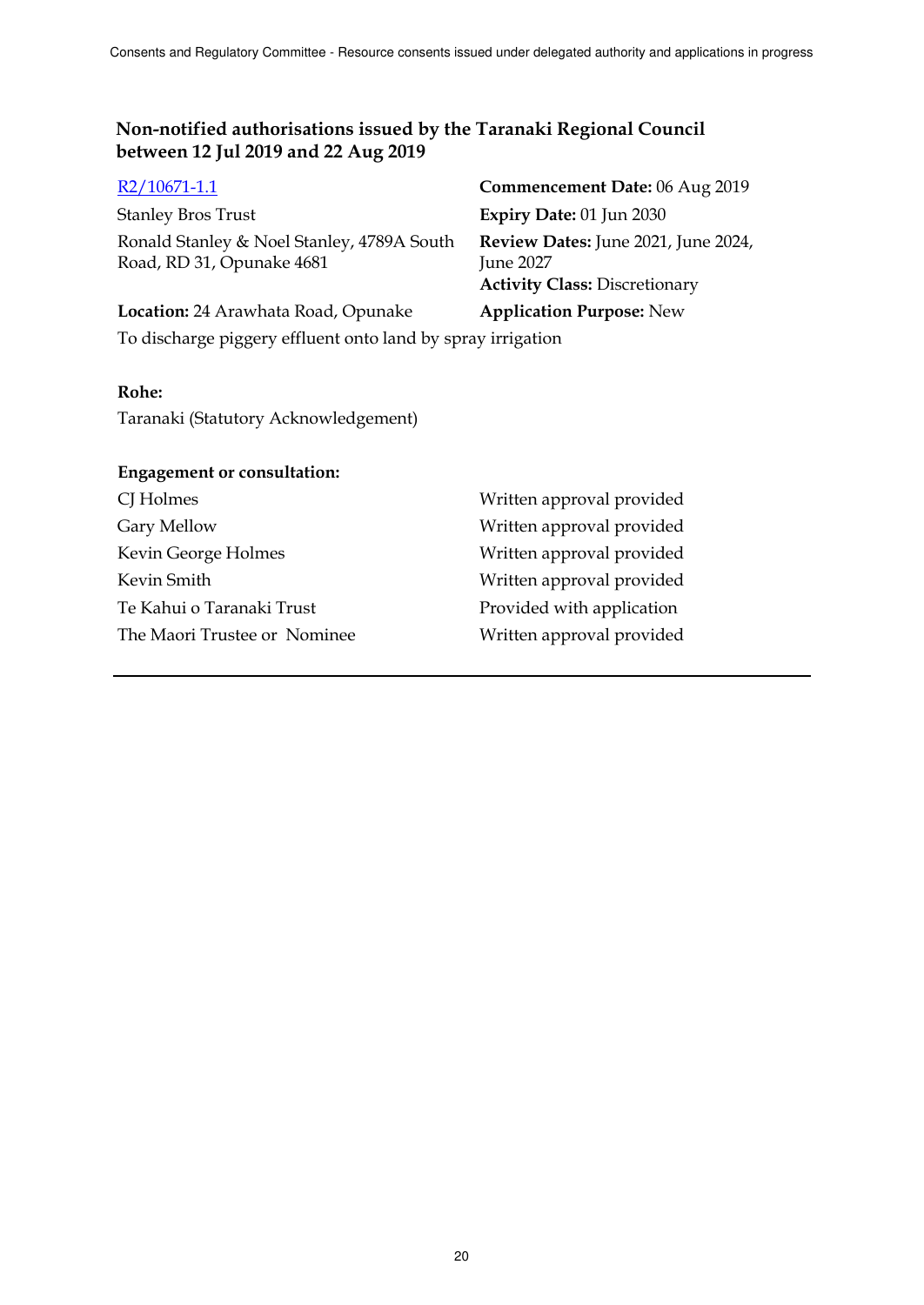| $R2/9531-1.1$                                                                 | Commencement Date: 07 Aug 2019                                  |  |  |
|-------------------------------------------------------------------------------|-----------------------------------------------------------------|--|--|
| New Plymouth District Council                                                 | <b>Expiry Date: 01 Jun 2026</b>                                 |  |  |
| Private Bag 2025, New Plymouth 4342                                           | Review Dates: June 2020<br><b>Activity Class: Discretionary</b> |  |  |
| Location: Pukekura Park, New Plymouth                                         | <b>Application Purpose: Change</b>                              |  |  |
| To remove sediment and organic matter from the bed of the Pukekura Park lakes |                                                                 |  |  |

Change of consent conditions to allow for de-silting of additional lakes/ponds within

Pukekura Park

## **Rohe:**

Te Atiawa (Statutory Acknowledgement)

## **Engagement or consultation:**

| Department of Conservation                | Applicant provided application  |
|-------------------------------------------|---------------------------------|
| Fish & Game New Zealand                   | Applicant provided application  |
| Friends of Pukekura Park New Plymouth Inc | Applicant provided application  |
| New Plymouth Pony Club                    | Consulted by applicant          |
| Ngāti Te Whiti                            | Consulted by applicant          |
| Taranaki Thoroughbred Racing              | Consulted by applicant          |
| Te Kotahitanga o Te Atiawa Trust          | Comment on application received |

Cape Farms Limited **Expiry Date:** 01 Dec 2043 A & S Crowley, 114b Harvey Road, RD 35, Opunake 4685

**Location:** 114 Harvey Road, Pungarehu **Application Purpose:** Replace To discharge farm dairy effluent onto land

## **Rohe:**

Taranaki (Statutory Acknowledgement)

## **Engagement or consultation:**

Te Kahui o Taranaki Trust **Provided with application** 

R2/2477-3.0 **Commencement Date:** 08 Aug 2019 **Review Dates:** June 2025, June 2031, June 2037 **Activity Class:** Controlled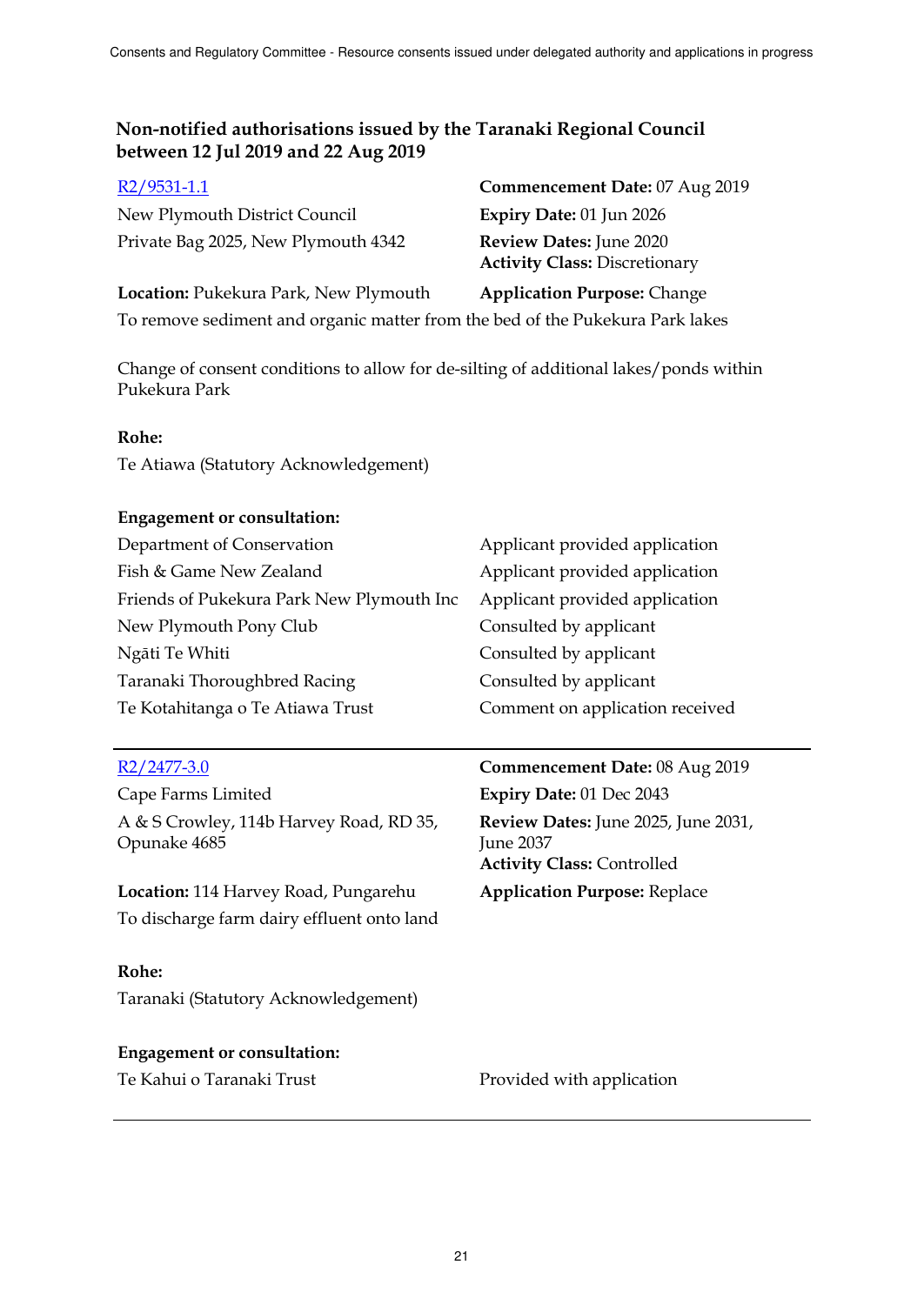| $R2/5944-2.0$                                                                      | Commencement Date: 09 Aug 2019                                          |
|------------------------------------------------------------------------------------|-------------------------------------------------------------------------|
| Aviagen New Zealand Limited                                                        | Expiry Date: 01 Jun 2037                                                |
| PO Box 3395, Fitzroy, New Plymouth 4341                                            | Review Dates: June 2025, June 2031<br><b>Activity Class: Controlled</b> |
| Location: 100 Upper Puniho Road, Okato<br>(Property owner: D Hickey)               | <b>Application Purpose: Replace</b>                                     |
| To discharge washdown water from the cleaning of a poultry shed onto and into land |                                                                         |

## **Rohe:**

Taranaki (Statutory Acknowledgement)

## **Engagement or consultation:**

| Darrell Hickey            | Written approval provided |
|---------------------------|---------------------------|
| Te Kahui o Taranaki Trust | Provided with application |

## R2/10213-2.0 **Commencement Date:** 09 Aug 2019

Aviagen New Zealand Limited **Expiry Date:** 01 Jun 2037 PO Box 3395, Fitzroy, New Plymouth 4341 **Review Dates:** June 2025, June 2031

**Activity Class:** Controlled **Application Purpose:** Replace

**Location:** 281 Upper Puniho Road, Okato (Property owner: D Hickey)

To discharge washdown water from the cleaning of a poultry shed onto and into land

## **Rohe:**

Taranaki (Statutory Acknowledgement)

## **Engagement or consultation:**

Te Kahui o Taranaki Trust **Provided with application** 

Darrell Hickey Written approval provided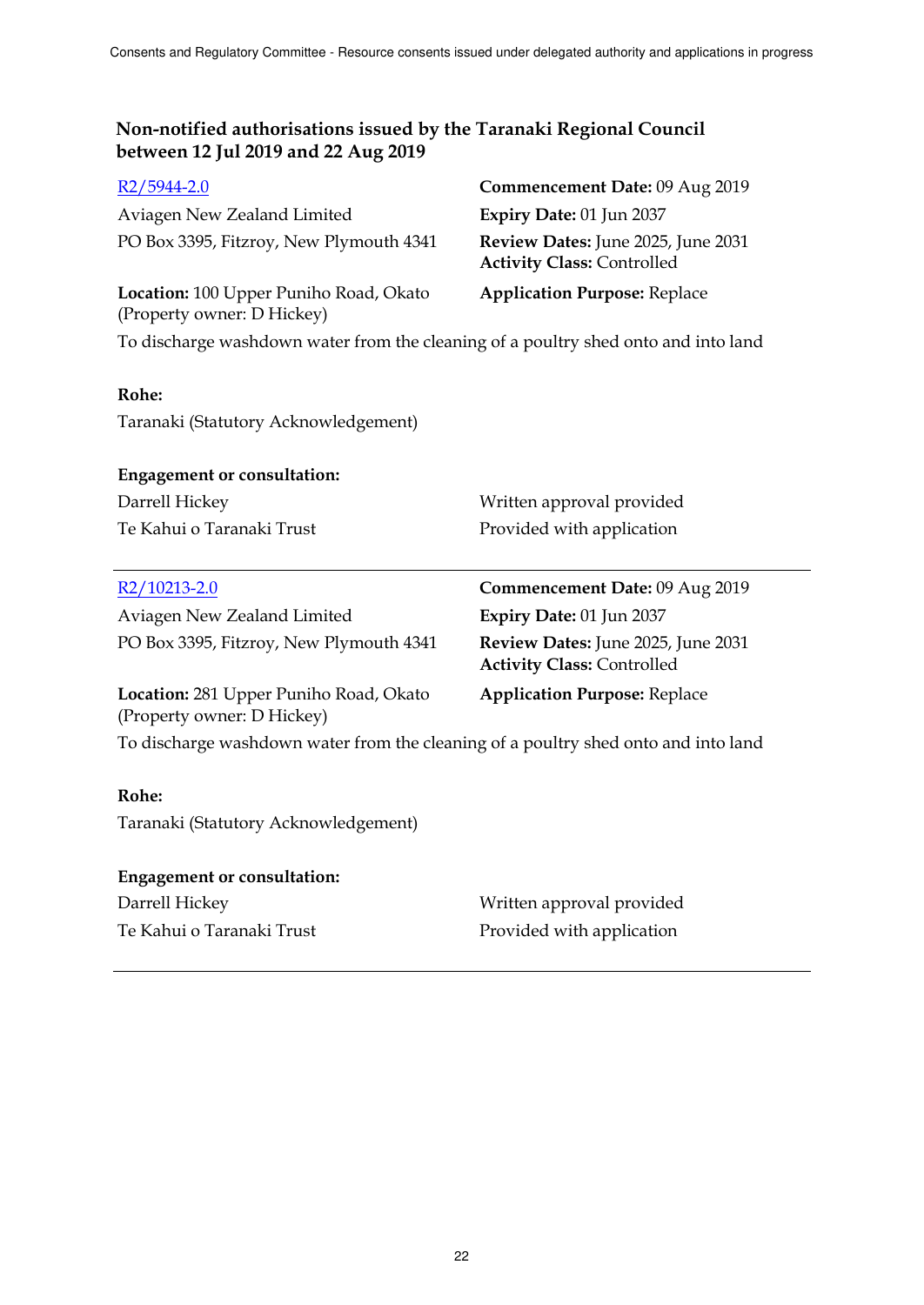| $R2/2080-3.0$                                                                                                                                     | Commencement Date: 09 Aug 2019                                                        |
|---------------------------------------------------------------------------------------------------------------------------------------------------|---------------------------------------------------------------------------------------|
| Wainui Dairies Partnership                                                                                                                        | Expiry Date: 01 Dec 2043                                                              |
| J Bengston & S Bollond, 758 Parihaka Road,<br>RD 35, Pungarehu, Opunake 4685                                                                      | Review Dates: June 2025, June 2031,<br>June 2037<br><b>Activity Class: Controlled</b> |
| Location: 758 Mid Parihaka Road, Rahotu                                                                                                           | <b>Application Purpose: Replace</b>                                                   |
| To discharge farm dairy effluent onto land                                                                                                        |                                                                                       |
| Rohe:                                                                                                                                             |                                                                                       |
| Taranaki (Statutory Acknowledgement)                                                                                                              |                                                                                       |
| <b>Engagement or consultation:</b>                                                                                                                |                                                                                       |
| Te Kahui o Taranaki Trust                                                                                                                         | Provided with application                                                             |
|                                                                                                                                                   |                                                                                       |
| R <sub>2</sub> /10759-1.0                                                                                                                         | <b>Commencement Date: 12 Aug 2019</b>                                                 |
| New Plymouth District Council                                                                                                                     | Expiry Date: 01 Jun 2038                                                              |
| Private Bag 2025, New Plymouth 4342                                                                                                               | Review Dates: June 2026, June 2032<br><b>Activity Class: Discretionary</b>            |
| Location: Maranui & List Street, Welbourn                                                                                                         | <b>Application Purpose: New</b>                                                       |
| To install a stormwater outlet structure including erosion protection adjacent to and on the<br>bed of an unnamed tributary of the Huatoki Stream |                                                                                       |
| Rohe:                                                                                                                                             |                                                                                       |
| Te Atiawa (Statutory Acknowledgement)                                                                                                             |                                                                                       |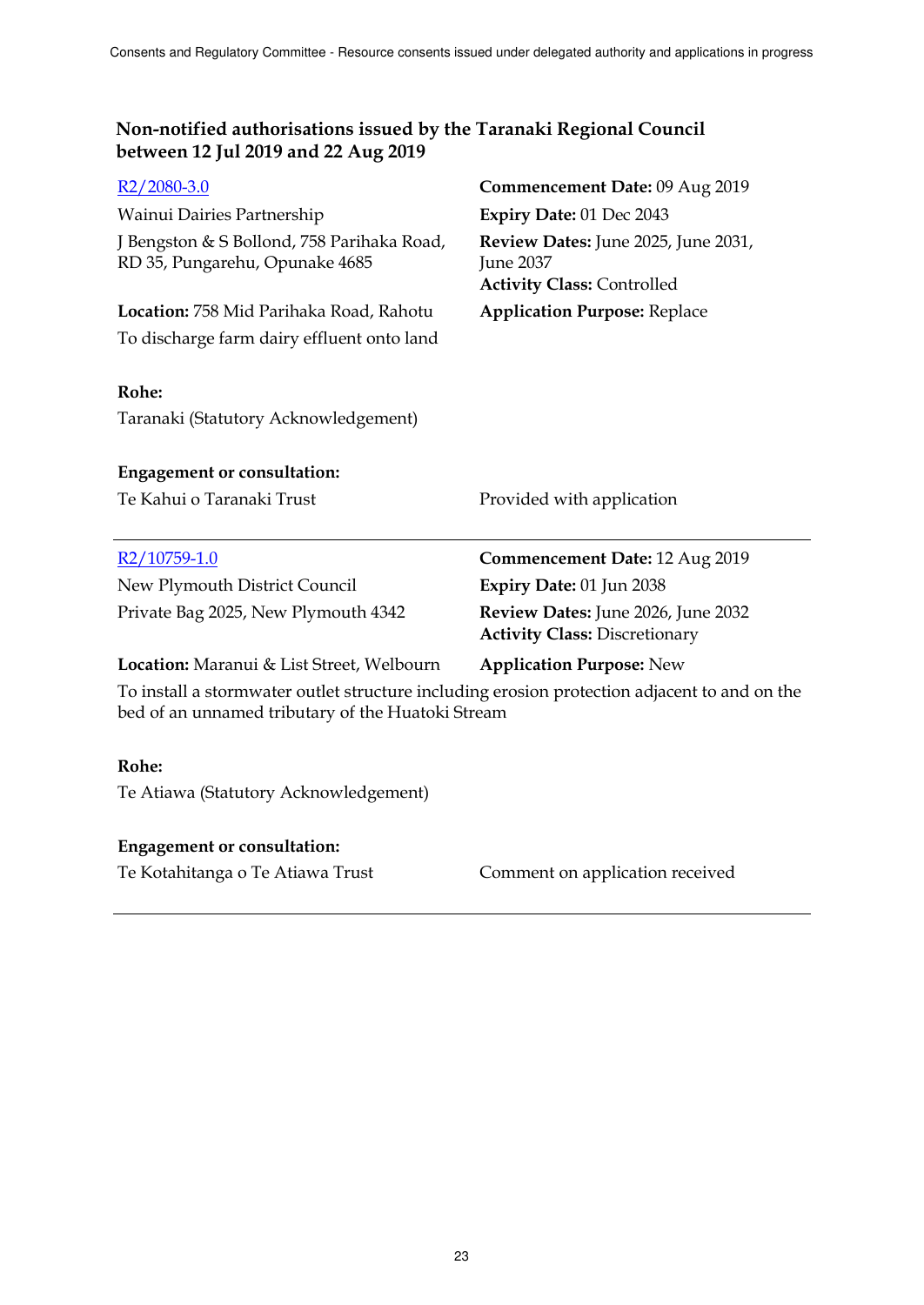| $R2/0529-3.0$                                                                                                                                                                                     | Commencement Date: 12 Aug 2019                                                        |  |  |
|---------------------------------------------------------------------------------------------------------------------------------------------------------------------------------------------------|---------------------------------------------------------------------------------------|--|--|
| Barrett Farming Trusts Partnership                                                                                                                                                                | Expiry Date: 01 Dec 2048                                                              |  |  |
| 778 Plymouth Road, RD 4, New Plymouth<br>4374                                                                                                                                                     | Review Dates: June 2030, June 2036,<br>June 2042<br><b>Activity Class: Controlled</b> |  |  |
| Location: 4566 Main South Road, Opunake                                                                                                                                                           | <b>Application Purpose: Replace</b>                                                   |  |  |
| To discharge farm dairy effluent onto land                                                                                                                                                        |                                                                                       |  |  |
| Rohe:                                                                                                                                                                                             |                                                                                       |  |  |
| Taranaki (Statutory Acknowledgement)                                                                                                                                                              |                                                                                       |  |  |
| <b>Engagement or consultation:</b>                                                                                                                                                                |                                                                                       |  |  |
| Te Kahui o Taranaki Trust                                                                                                                                                                         | Provided with application                                                             |  |  |
| $R2/10760-1.0$                                                                                                                                                                                    | <b>Commencement Date: 13 Aug 2019</b>                                                 |  |  |
| New Plymouth District Council                                                                                                                                                                     | Expiry Date: 01 Jun 2021                                                              |  |  |
| Private Bag 2025, New Plymouth 4342                                                                                                                                                               | <b>Review Dates:</b><br><b>Activity Class: Controlled</b>                             |  |  |
| Location: 31 Colson Road, New Plymouth                                                                                                                                                            | <b>Application Purpose: New</b>                                                       |  |  |
| To discharge stormwater and sediment from earthworks during construction of a<br>Community Re-Use and Recycling Centre onto and into land and into an unnamed<br>tributary of the Mangaone Stream |                                                                                       |  |  |
| Rohe:                                                                                                                                                                                             |                                                                                       |  |  |
| Te Atiawa (Statutory Acknowledgement)                                                                                                                                                             |                                                                                       |  |  |

## **Engagement or consultation:**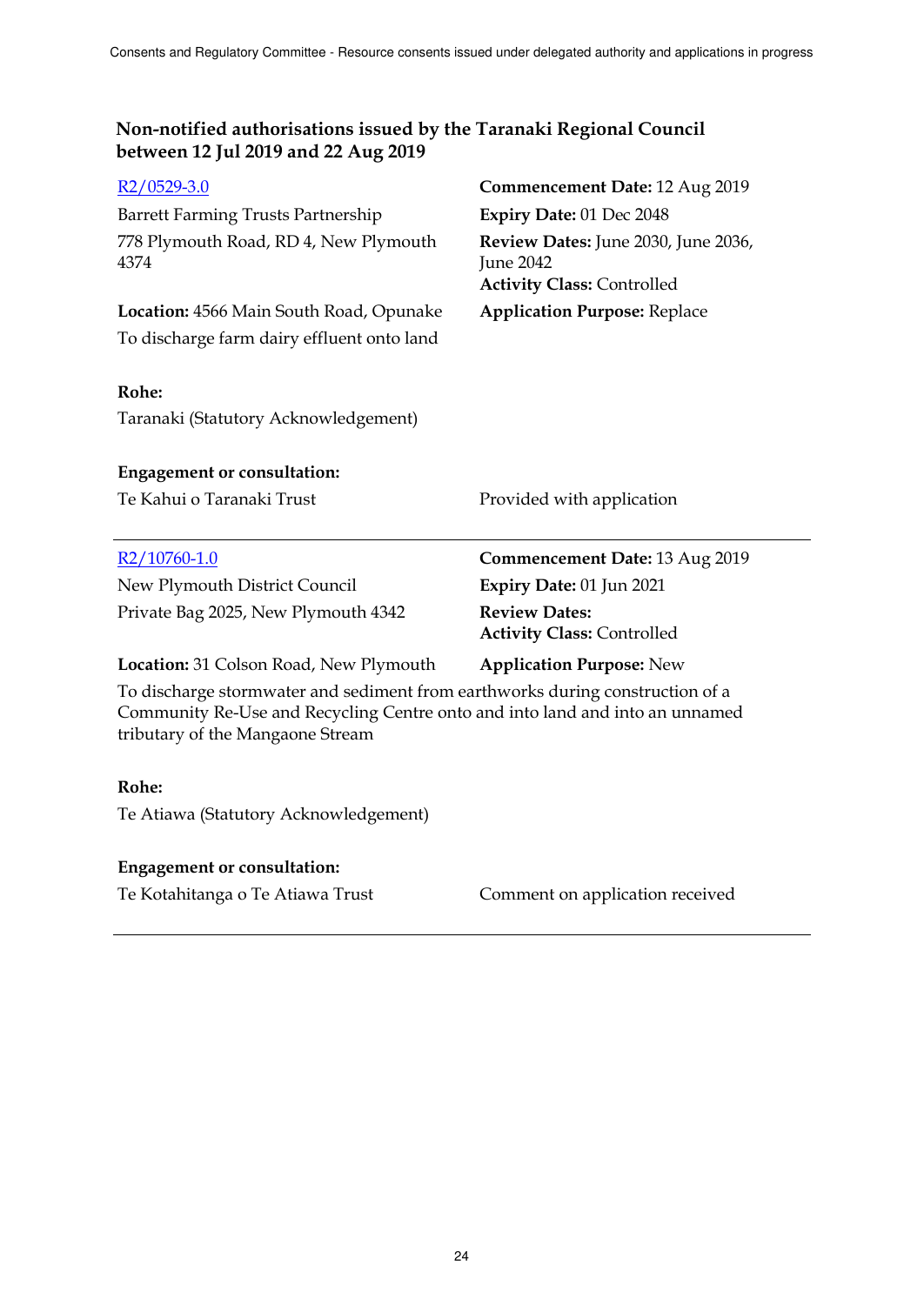| $R2/10755-1.0$                      | Commencement Date: 14 Aug 2019            |
|-------------------------------------|-------------------------------------------|
| First Gas Limited                   | Expiry Date: $01$ Jun 2033                |
| Private Bag 2020, New Plymouth 4342 | <b>Review Dates:</b> June 2021, June 2027 |
|                                     | <b>Activity Class: Discretionary</b>      |

**Discretionary** 

**Location:** White Cliff Bay, Waiiti **Application Purpose:** New

To install piping in Unnamed Stream 79 (Gilbert Stream), including associated stream bed disturbance and reclamation for pipeline access purposes

## **Rohe:**

Ngati Tama (Statutory Acknowledgement)

## **Engagement or consultation:**

New Plymouth District Council Written approval provided NZ Transport Agency Written approval provided Te Runanga O Ngati Tama Written approval provided Te Runanga O Ngati Tama Consulted by applicant

First Gas Limited **Expiry Date:** 01 Jun 2021 Private Bag 2020, New Plymouth 4342 **Review Dates:**

R2/10756-1.0 **Commencement Date:** 14 Aug 2019 **Activity Class:** Controlled

## **Location:** White Cliff Bay, Waiiti **Application Purpose:** New

To discharge stormwater and sediment arising from earthworks into Unnamed Stream 79 (Gilbert Stream)

## **Rohe:**

Ngati Tama (Statutory Acknowledgement)

## **Engagement or consultation:**

New Plymouth District Council Written approval provided NZ Transport Agency Written approval provided Te Runanga O Ngati Tama Written approval provided Te Runanga O Ngati Tama Consulted by applicant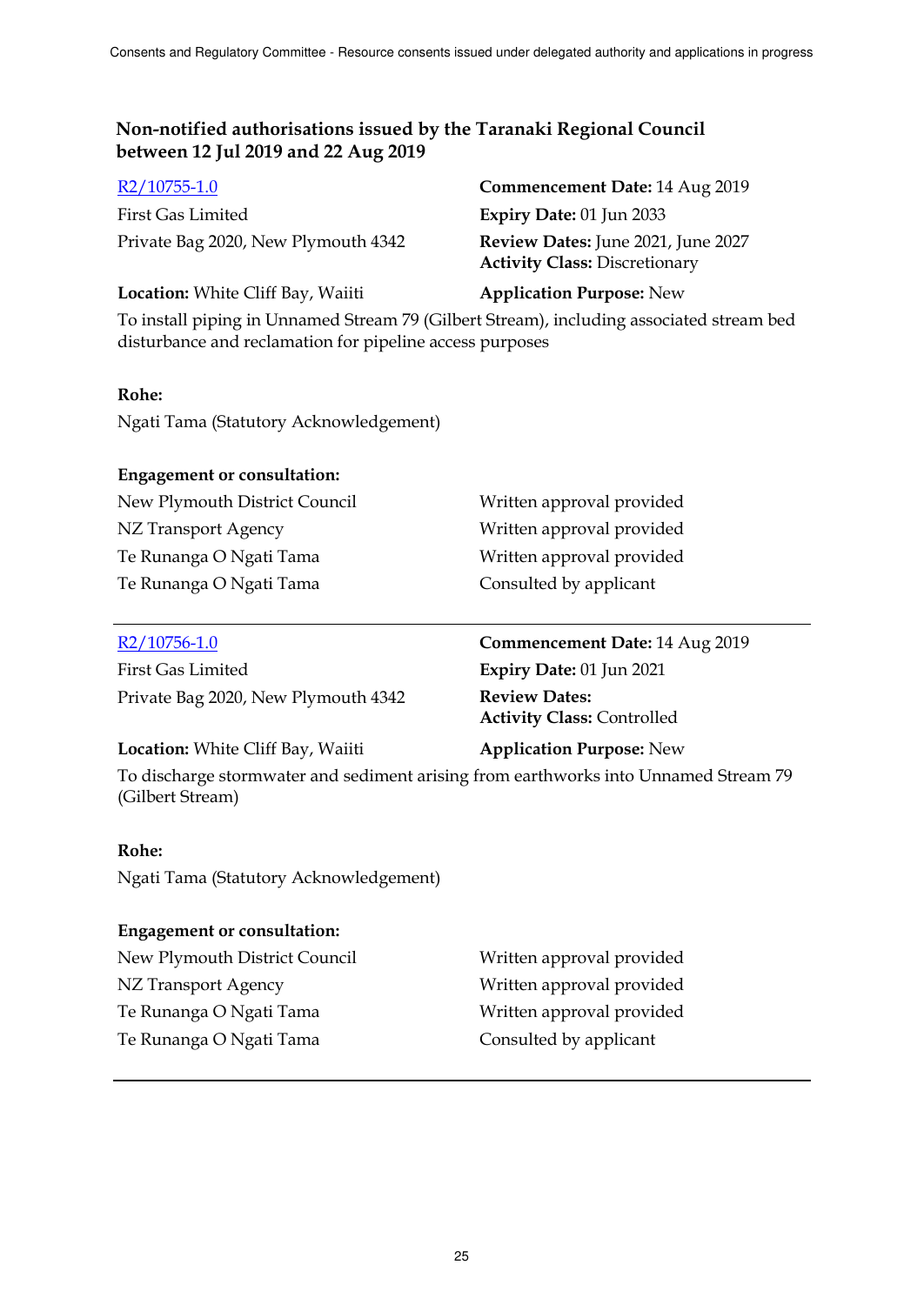| $R2/0350-4.0$                     | Commencement Date: 15 Aug 2019                                                                      |
|-----------------------------------|-----------------------------------------------------------------------------------------------------|
| Waiweranui Farm Limited           | <b>Expiry Date: 01 Dec 2043</b>                                                                     |
| 5 Elizabeth Grove, Stratford 4332 | <b>Review Dates:</b> June 2025, June 2031,<br><b>June 2037</b><br><b>Activity Class: Controlled</b> |
| Location: 190 Goodwin Road, Okato | <b>Application Purpose: Replace</b>                                                                 |

To discharge farm dairy effluent onto land, and until 1 December 2021 after treatment in an oxidation pond system, into the Waiweranui Stream

## **Rohe:**

Taranaki (Statutory Acknowledgement)

#### **Engagement or consultation:**

Te Kahui o Taranaki Trust Comment on application received

| $R2/2250-3.0$                                                                                  | Commencement Date: 15 Aug 2019                        |
|------------------------------------------------------------------------------------------------|-------------------------------------------------------|
| Rata Hill Farm Trust                                                                           | <b>Expiry Date: 01 Dec 2043</b>                       |
| Gwenda Smith, 532 Newall Road, RD 37, New Review Dates: June 2025, June 2031,<br>Plymouth 4381 | <b>June 2037</b><br><b>Activity Class: Controlled</b> |
| Location: 532 Newall Road, Warea                                                               | <b>Application Purpose: Replace</b>                   |

To discharge farm dairy effluent onto land, and until 1 December 2021 after treatment in an oxidation pond system, into an unnamed tributary of the Teikaparua (Warea) River

## **Rohe:**

Taranaki (Statutory Acknowledgement)

## **Engagement or consultation:**

Te Kahui o Taranaki Trust Provided with application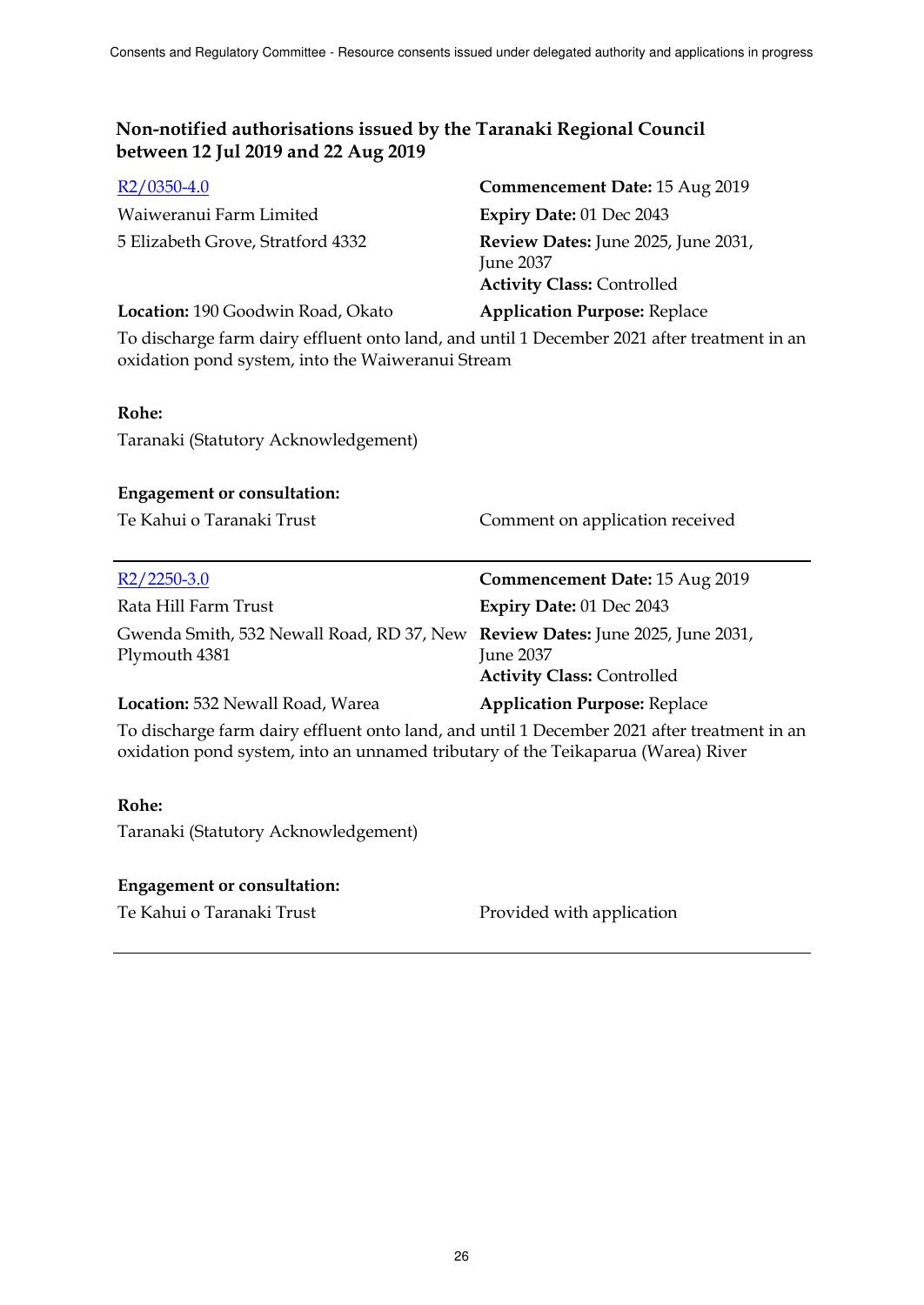| $R2/2270-3.0$                             | Commencement Date: 15 Aug 2019                                                        |
|-------------------------------------------|---------------------------------------------------------------------------------------|
| <b>Aylward Puniho Trust</b>               | Expiry Date: 01 Dec 2043                                                              |
| 69 Burgess Road, RD 37, New Plymouth 4381 | Review Dates: June 2025, June 2031,<br>June 2037<br><b>Activity Class: Controlled</b> |
| Location: 7291 South Road, Okato          | <b>Application Purpose: Replace</b>                                                   |
|                                           |                                                                                       |

To discharge farm dairy effluent onto land, and until 1 December 2021 after treatment in an oxidation pond system, into the Werekino Stream

## **Rohe:**

Taranaki (Statutory Acknowledgement)

## **Engagement or consultation:**

|  | Te Kahui o Taranaki Trust |  |
|--|---------------------------|--|
|  |                           |  |

| $R2/1976-3.1$                                      | Commencement Date: 16 Aug 2019                                                           |
|----------------------------------------------------|------------------------------------------------------------------------------------------|
| Taranaki Community Rugby Trust                     | Expiry Date: 01 Dec 2041                                                                 |
| C/- Brendan Attrill, PO Box 177, Stratford<br>4352 | Review Dates: June 2023, June 2029,<br>June 2035<br><b>Activity Class: Discretionary</b> |
| Location: 191 Lower Inaha Road, Manaia             | <b>Application Purpose: Change</b>                                                       |
| To discharge farm dairy effluent onto land         |                                                                                          |

Change of conditions to remove the requirement for a stormwater diversion

## **Rohe:**

Ngaruahine (Statutory Acknowledgement)

## **Engagement or consultation:**

Igaruahine Trust **Comment on application received** 

Provided with application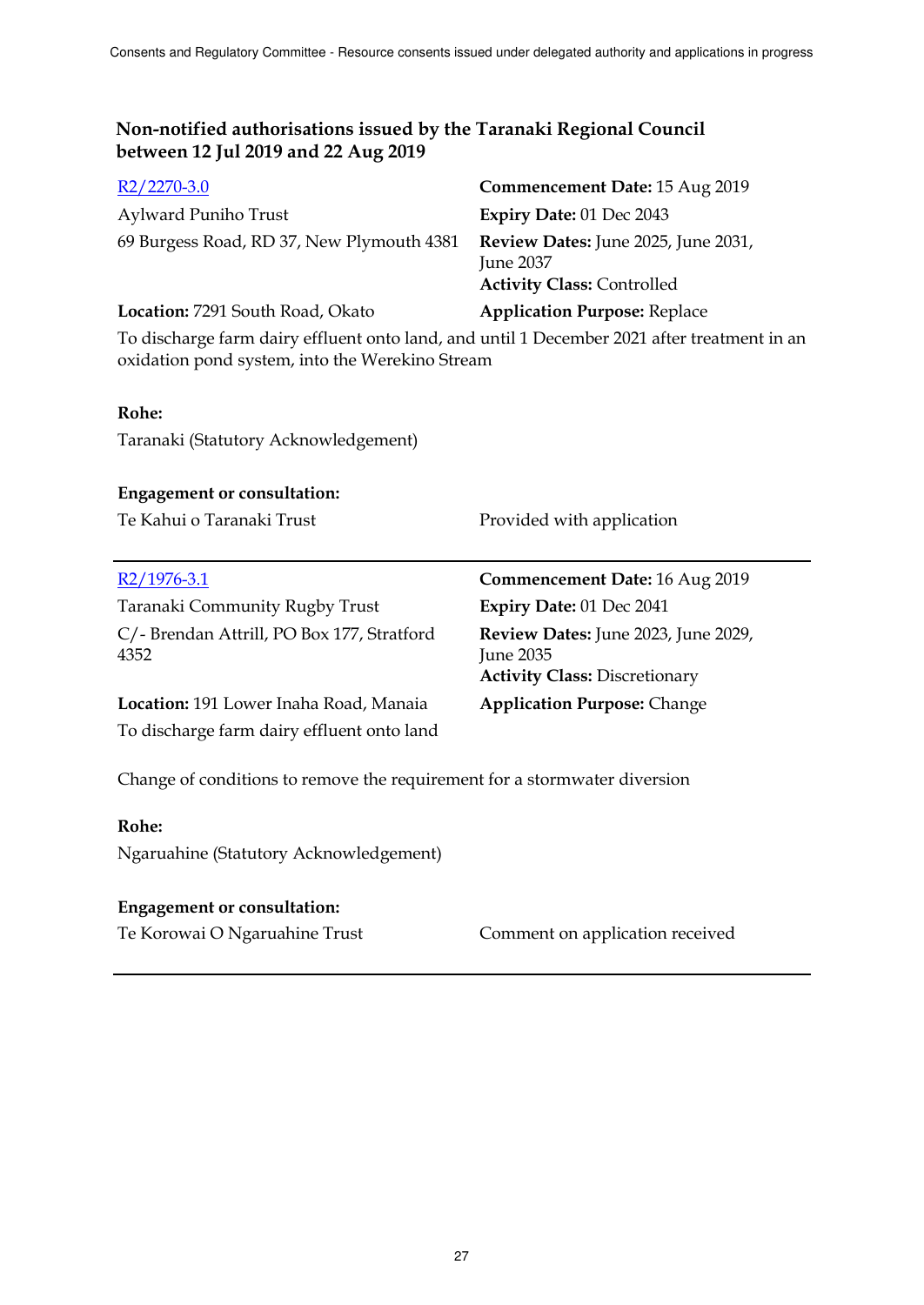| R2/7912-3.0                                                           | Commencement Date: 16 Aug 2019                                             |
|-----------------------------------------------------------------------|----------------------------------------------------------------------------|
| <b>Todd Energy Limited</b>                                            | Expiry Date: 01 Jun 2033                                                   |
| PO Box 802, New Plymouth 4340                                         | <b>Review Dates:</b> June annually<br><b>Activity Class: Discretionary</b> |
| Location: Mangahewa-D wellsite, 674<br>Rimutauteka Road, New Plymouth | <b>Application Purpose: Replace</b>                                        |

To discharge water based hydraulic fracturing fluids into land at depths greater than 3325 mTVDss beneath the Mangahewa-D wellsite

#### **Rohe:**

Ngati Maru Te Atiawa

## **Engagement or consultation:**

| Otaraua Hapu Trust                       | Consulted by applicant          |
|------------------------------------------|---------------------------------|
| Pukerangiora Hapu                        | Consulted by applicant          |
| Te Kotahitanga o Te Atiawa Trust         | Comment on application received |
| Te Kotahitanga o Te Atiawa Trust         | Consulted by applicant          |
| Te Runanga o Ngati Maru (Taranaki) Trust | Consulted by applicant          |

Mara Trust **Expiry Date:** 01 Dec 2043 DW & MJ Dravitski, 51 Lower Kaihihi Road, RD 37, New Plymouth 4381

**Location:** 62 Lower Kaihihi Road, Okato **Application Purpose:** Replace

R2/1606-4.0 **Commencement Date:** 16 Aug 2019

**Review Dates:** June 2025, June 2031, June 2037 **Activity Class:** Controlled

To discharge farm dairy effluent onto land, and until 1 December 2021 after treatment in an oxidation pond system, wetland and constructed drain, into the Kaihihi Stream

## **Rohe:**

Taranaki (Statutory Acknowledgement)

## **Engagement or consultation:**

Te Kahui o Taranaki Trust **Provided with application**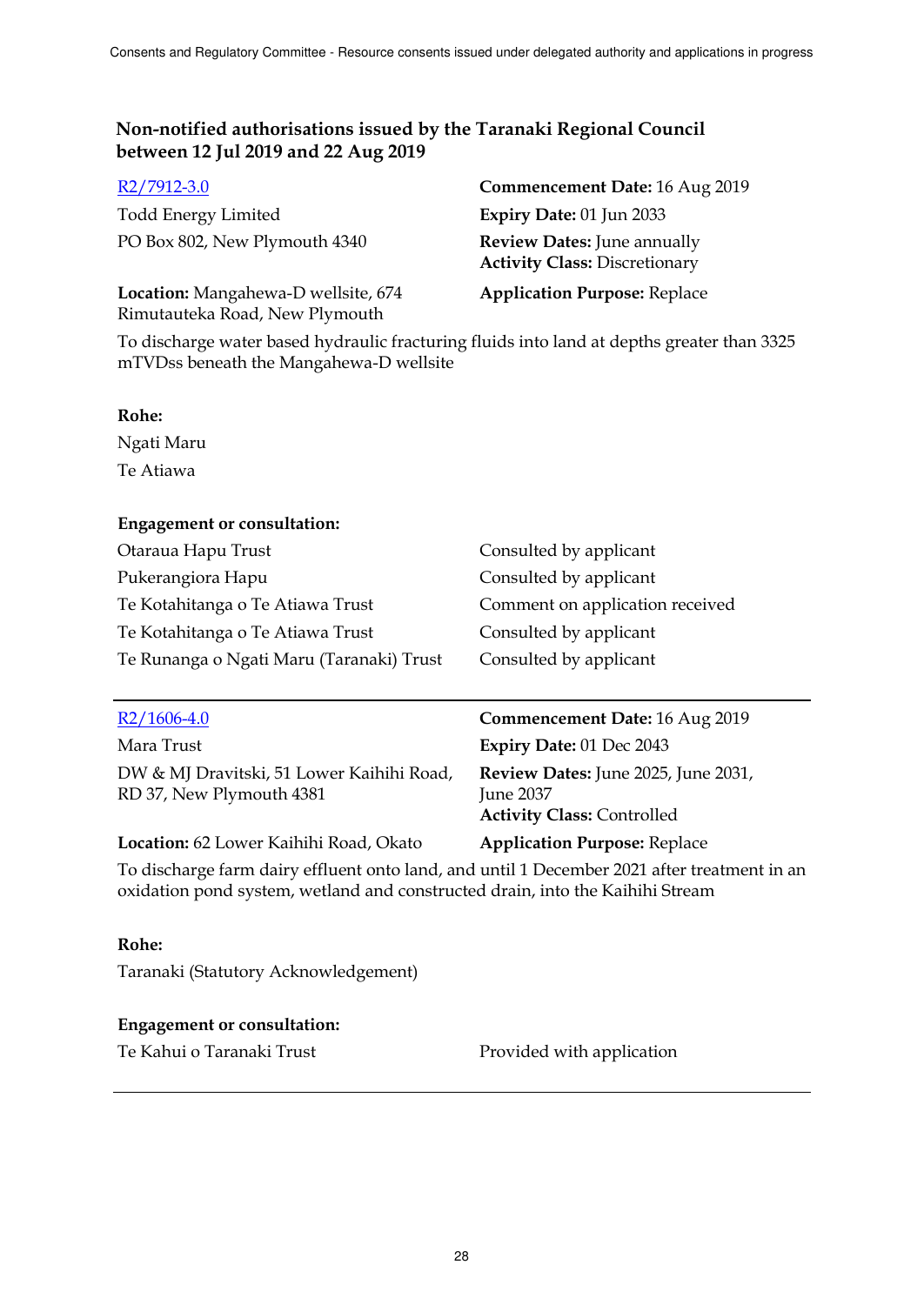| $R2/1001-5.0$                                                                                      | Commencement Date: 20 Aug 2019                        |
|----------------------------------------------------------------------------------------------------|-------------------------------------------------------|
| Riverside Farms                                                                                    | Expiry Date: 01 Dec 2043                              |
| BD & KA Warren, 259 Saunders Road, RD 37, Review Dates: June 2025, June 2031,<br>New Plymouth 4381 | <b>June 2037</b><br><b>Activity Class: Controlled</b> |
| Location: 259 Saunders Road, Okato                                                                 | <b>Application Purpose: Replace</b>                   |

To discharge farm dairy effluent onto land, and until 1 December 2022 after treatment in an oxidation pond system, into the Mangatete Stream

## **Rohe:**

Taranaki (Statutory Acknowledgement)

#### **Engagement or consultation:**

| New Plymouth District Council | Comment on application received |
|-------------------------------|---------------------------------|
| Te Kahui o Taranaki Trust     | Comment on application received |

| R <sub>2</sub> /0993-4.0 |  |
|--------------------------|--|
|                          |  |

Majek Trust **Expiry Date:** 01 Dec 2045 C/- C J Prankerd, 22 Johns Road, RD 8, Inglewood 4388

## **Review Dates:** June 2027, June 2033, June 2039 **Activity Class:** Controlled

**Commencement Date:** 20 Aug 2019

## **Location:** 51 Johns Road, Tariki **Application Purpose:** Replace

To discharge farm dairy effluent onto land, and until 1 December 2021 after treatment in an oxidation pond system, into an unnamed tributary of the Waitepuke Stream

## **Rohe:**

Ngati Ruanui Te Atiawa (Statutory Acknowledgement)

## **Engagement or consultation:**